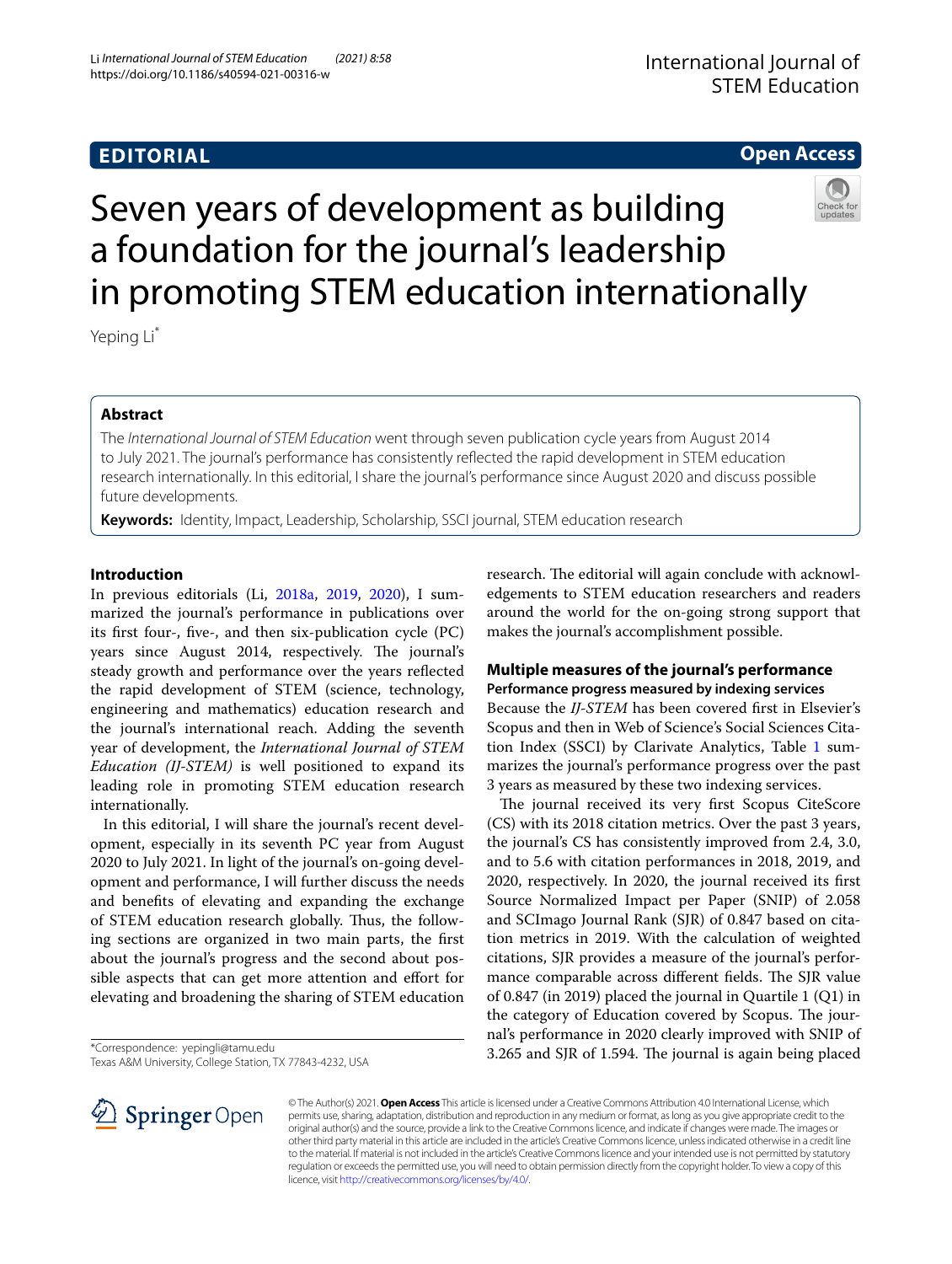<span id="page-1-0"></span>**Table 1** Summary of the journal's performance measured by indexing services

|                         | 2020         | 2019      | 2018   |
|-------------------------|--------------|-----------|--------|
| Scopus CiteScore        | 5.6          | 3.0       | $7.4*$ |
| SNIP                    | 3.265        | 2.058     |        |
| <b>SJR</b>              | $1.594$ (Q1) | 0.847(Q1) |        |
| (2 years) Impact Factor | 5.012(Q1)    | 1.850(Q2) |        |
|                         |              |           |        |

Sources: scopus.com website and Clarivate's journal citation reports

\*The value was reported in 2019 using the previous formula, and would be 2.2 if using the current new formula

in Q1 in the category of Education with the updated SJR measure.

As the *IJ-STEM* was evaluated for coverage in SSCI starting in 2019, the journal received its frst impact factor (IF) of 1.850 based on its performance metrics in 2019. This IF value placed the journal at  $#100$  out of 263 journals then-covered by SSCI in the category of "Education & Educational Research," #15 out of 41 journals in the sub-category of "Scientifc Disciplines." And the journal was placed in Journal Impact Factor (JIF) Quartile  $2 (Q2)$  among these 263 journals. The journal received a new IF of 5.012 this year based on its performance metrics in 2020. Consistent with the CS measure, the IF shows the journal's dramatic improvement in citation performance from 2019 to 2020. The new IF now places the journal at #16 out of 264 journals currently covered by SSCI in the category of "Education & Educational Research," #4 out of 44 journals in the sub-category of "Scientific Disciplines." The IF has positioned the journal in JIF Quartile 1 (Q1) among these 264 journals.

Both the measures from Elsevier's Scopus and Clarivate's Web of Science clearly indicate the steady

improvement of the journal's publication citation performance over the past several years. Specifcally, the journal's publication citation performance in the seventh PC year provides a further confrmation about the journal's leadership in promoting STEM education research internationally as discussed before (Li, [2020](#page-5-2)).

To learn further about the journal's publication citation performance, we can take a closer look at some of the most-cited publications. For articles published in [2](#page-1-1)020, Table 2 shows the top 10 most-cited publications in descending order. Consistent with what we can learn from the most-cited publications in 2019 (Li, [2020\)](#page-5-2), the vast majority of these 10 most-cited publications in 2020 are again about STEM rather than one of the component disciplines of STEM. The result further confirms what we learned before about the journal's publication focus on STEM education in previous years (Li et al., [2019\)](#page-5-3).

Table [2](#page-1-1) also shows that these most-cited articles in 2020 were contributed by scholars not only from the United States, but also several other countries/regions (i.e., Hong Kong, Japan, mainland China, Switzerland, and Taiwan). In contrast to all top 10 most-cited articles published in 2019 that were contributed by scholars only from the United States (Li, [2020\)](#page-5-2), Table [2](#page-1-1) presents an interesting new development that we hoped to see (Li, [2020](#page-5-2); Li et al., [2019](#page-5-3)). These highly cited publications contributed by researchers from diverse countries/regions suggest not only some exciting development in authorship in STEM education research internationally, but also a growing acknowledgement to the value of diverse perspectives and approaches in STEM education research contributed by scholars around the world. Indeed, the journal has become a gathering place for international

<span id="page-1-1"></span>**Table 2** Top 10 most-cited articles published in 2020\*

| <b>Title</b>                                                                                                                     | Author(s)                       | Country/Region** |
|----------------------------------------------------------------------------------------------------------------------------------|---------------------------------|------------------|
| Research and trends in STEM education: a systematic review of journal publications                                               | Y. I i et al.                   | U.S.A            |
| Evidence of STEM enactment effectiveness in Asian student learning outcomes                                                      | B. Wahono et al.                | Taiwan           |
| Conceptual framework of STEM based on Japanese subject principles                                                                | C. Yata et al.                  | Japan            |
| Increasing high school teachers self-efficacy for integrated STEM instruction through a collaborative com-<br>munity of practice | T. R. Kelley et al.             | U.S.A            |
| Rubrics to assess critical thinking and information processing in undergraduate STEM courses                                     | G. Reynders et al. U.S.A        |                  |
| Fostering computational thinking through educational robotics: a model for creative computational problem<br>solving             | M. Chevalier et al. Switzerland |                  |
| Integrating science and engineering practices: outcomes from a collaborative professional development                            | B. R. Brand                     | U.S.A            |
| Research and trends in STEM education: a systematic analysis of publicly funded projects                                         | Y. Liet al.                     | U.S.A            |
| Reviewing assessment of student learning in interdisciplinary STEM education                                                     | X. Gao et al.                   | China            |
| Boundary crossing pedagogy in STEM education                                                                                     | A. Leung                        | Hong Kong        |

\*Based on citation counts that were retrieved from Springer Nature Insights/Dimensions in early Oct, 2021

\*\*Country/region refers to where the corresponding author's research organization or institution was located at the time of publication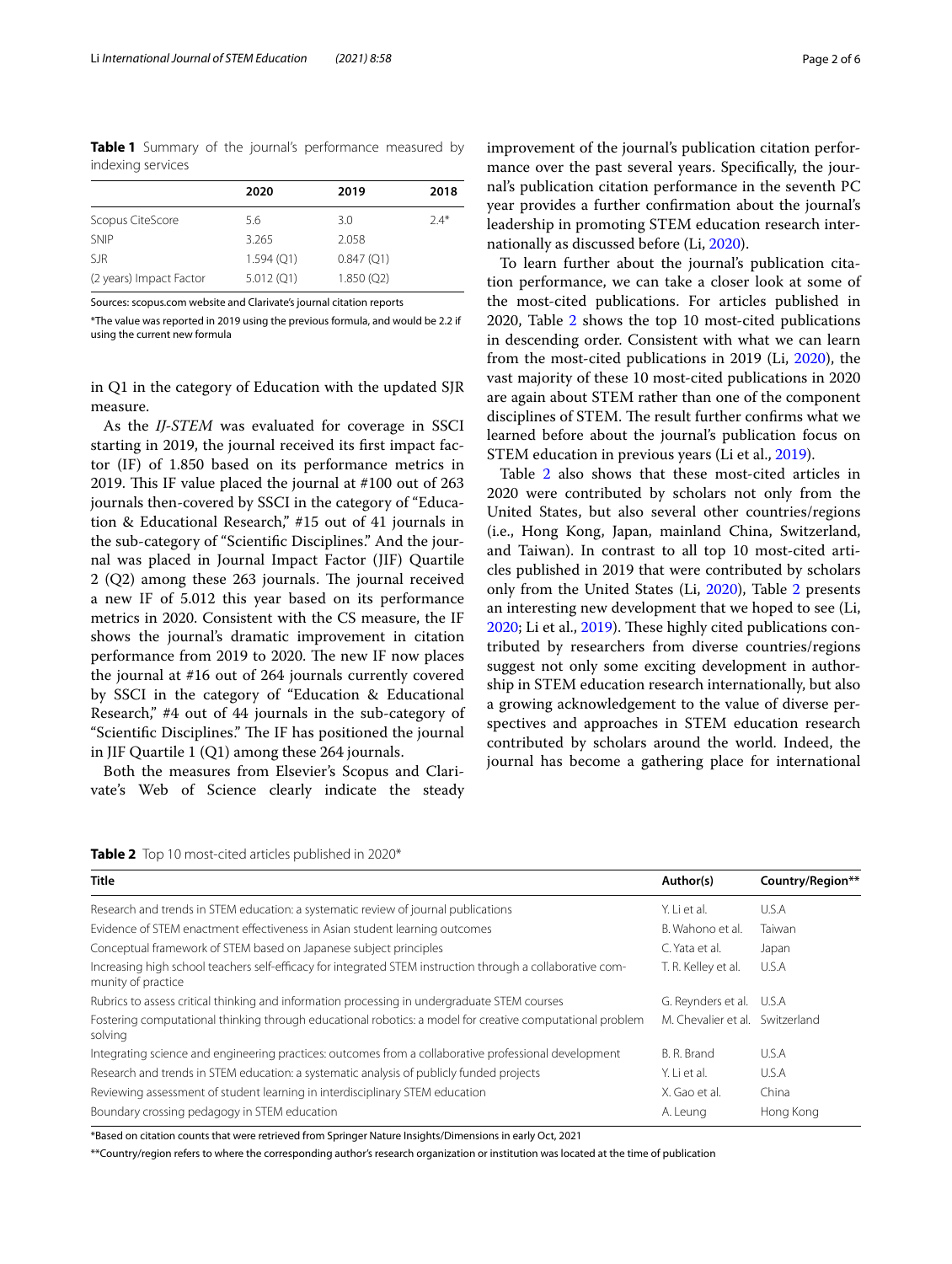researchers and readers in STEM education more than ever before (Li, [2018a\)](#page-5-0).

## **Performance progress measured in terms of the number of publications and downloads**

Figure [1](#page-2-0) shows the journal's growth in terms of the number of articles published in each cycle year from August 2014 to July 2021. The *IJ-STEM* published a total of 71 articles (including research articles, reviews, commentaries, etc.) in its seventh PC year (August 2020 to July 2021). Viewing across the past seven PC years, it is clear that the journal has made further progress in terms of the number of published articles. The journal is likely getting to a position of receiving and publishing more highquality manuscripts as the next step with the on-going strong support from researchers in STEM education internationally.

In addition to the increasing number of article publications, the journal's performance can be examined in terms of the number of article accesses. Figure [2](#page-2-1) shows the total number of times that the journal publications were accessed by year. It is clear that the journal publications continued to attract many more views and downloads in 2020, with a total of 656,555 accesses, which is about a 76% increase, or a net of 282,709 more accesses than the 373,846 accesses in 2019.

Although we do not have the access information yet for the year of 2021, we can still get a glimpse of publication accesses based on recent months. Figure [3](#page-2-2) shows the total number of times journal publications were accessed in the frst 9 months of 2019, 2020, and 2021, respectively. It presents a clear trend of dramatically increased accesses over the years, a pattern consistent with what we can fnd from Fig. [2.](#page-2-1) It is also interesting to note that the number of publication accesses (822,862) in the frst 9 months of 2021 is already more than the number of publication accesses  $(656,555)$  in the entire year of 2020. The steady increasing trend provides a clear indication about the journal's popularity that benefts from its high-quality

<span id="page-2-0"></span>



<span id="page-2-1"></span>publications and its leading role in promoting STEM education globally.

To further examine journal publication accesses, we can take a closer look at some most-accessed articles. Table [3](#page-3-0) shows the top 10 most-accessed articles in 2020 in descending order. Diferent from what we noticed about the top 10 most-accessed lists in previous years (Li et al., [2019\)](#page-5-3), the top 10 list in 2020 has dramatic overlap with the top 10 list in 2019 (Li, [2020](#page-5-2)). In fact, only two new articles joined the top 10 most-accessed article list in 2020. They are (1) the article of "Research and trends in STEM education: a systematic review of journal publications" (Li et al., [2020\)](#page-5-4) and (2) the article of "Problematizing teaching and learning mathematics as 'given' in STEM education" (Li & Schoenfeld, [2019](#page-5-5)). The other eight articles were also on the list of top 10 most-accessed articles in 2019. The result indicates that international readers may search for specifc types of topics and publications in STEM education research, and the list suggests

<span id="page-2-2"></span>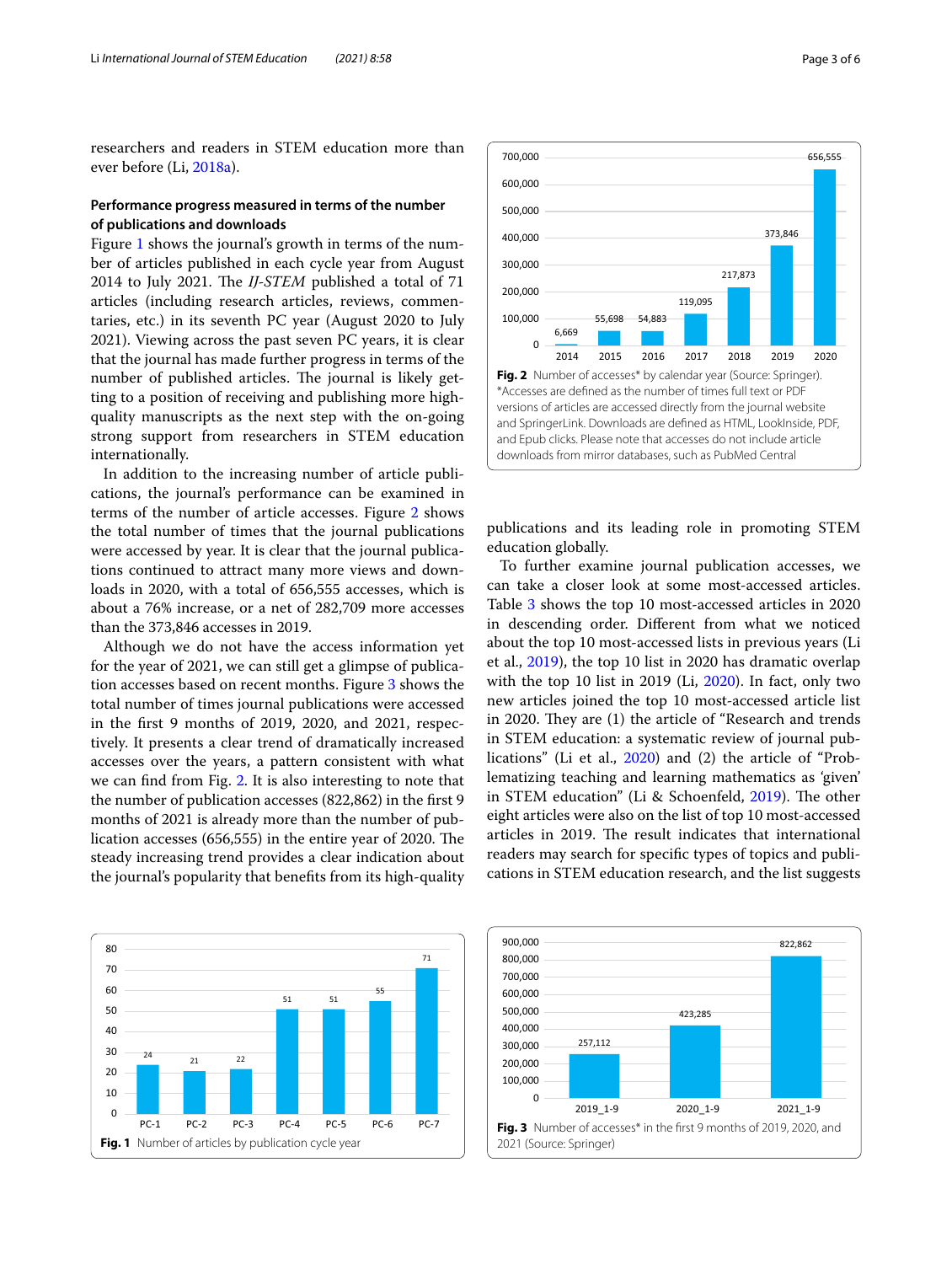#### <span id="page-3-0"></span>**Table 3** Top 10 most-accessed articles in 2020

| Title (year of publication)                                                                                                                                                                                     | Author(s)                | Country*  |
|-----------------------------------------------------------------------------------------------------------------------------------------------------------------------------------------------------------------|--------------------------|-----------|
| Teachers' roles and identities in student-centered classrooms (2018)                                                                                                                                            | L. S. Keiler             | U.S.A     |
| A conceptual framework for integrated STEM education (2016)                                                                                                                                                     | T. R. Kelley et al.      | U.S.A     |
| Teachers' perception of STEM integration and education: a systematic literature review (2019)                                                                                                                   | K. C. Margot et al.      | U.S.A     |
| Multiple-true-false questions reveal more thoroughly the complexity of student thinking than multiple-choice<br>questions: a Bayesian item response model comparison (2019)                                     | C. F. Brassil et al.     | U.S.A     |
| Research and trends in STEM education: a systematic review of journal publications (2020)                                                                                                                       | Y. Li et al.             | U.S.A     |
| A study of the correlation between STEM career knowledge, mathematics self-efficacy, career interests, and<br>career activities on the likelihood of pursuing a STEM career among middle school students (2018) | K. A. Blotnicky et al.   | Canada    |
| Problematizing teaching and learning mathematics as "given" in STEM education (2019)                                                                                                                            | Y. Li & A. H. Schoenfeld | U.S.A     |
| Students' perceptions of STEM learning after participating in a summer informal learning experience (2018)                                                                                                      | T. Roberts et al.        | U.S.A     |
| STEM education K-12: perspectives on integration (2016)                                                                                                                                                         | L. D. English            | Australia |
| Making sense of "STEM education" in K-12 contexts (2018)                                                                                                                                                        | T. D. Holmlund et al.    | U.S.A     |

\*Country/region refers to where the corresponding author's research organization or institution was located at the time of publication

two possible topic areas: (1) issues related to STEM teachers and (2) general conceptions and reviews about STEM education.

Across Tables [2](#page-1-1) and [3,](#page-3-0) we can fnd that only the article by Li et al. ([2020\)](#page-5-4) appeared in both the top 10 most-cited list and the top 10 most-accessed list. Although this article is published as an editorial, it is a systematic review of journals' publication trends in STEM education research. This article's performance in access and citation metrics suggests a topic area that is likely sought after in the international research community of STEM education. Checking further about the topics covered by these 10 most-accessed articles, it is clear that the vast majority of these 10 most-accessed articles are about STEM, rather than an individual STEM discipline. The topic coverage is generally consistent with the top 10 most-cited list (Table [2\)](#page-1-1). The result suggests that the journal has been valued for its leadership role in sharing STEM education research.

Diferent from what is noted about the top 10 mostcited list above, however, the majority of the mostaccessed publications in 2020 (eight out of 10) were contributed by scholars in the United States. There are only two publications in the most-accessed article list contributed by scholars from two other countries (i.e., Australia and Canada). Based on the change in article authorship with the top 10 most-cited list (Table [2\)](#page-1-1), it is reasonable to expect possible changes to the top 10 mostaccessed list in the future.

## **Performance progress measured in terms of readership development**

Table [4](#page-3-1) shows the top fve countries/regions that accessed the journal's publications by year. It shows the journal's international reach as well as some shifts in access by country over the years. Overall, the United States stays at the top with the most frequent access to the journal, followed by several countries in Asia, such as the Philippines, India, and Indonesia. There are some other countries that joined the top fve list from time to time, including Australia, Brazil, and the UK. The international reach of the journal's readership presents a pattern that has relatively stabilized over the past several years.

If examining these accesses in terms of continents, Table [5](#page-4-0) shows that Asia always stays at the top since 2017, followed typically by the Americas, Europe, Oceania, and Africa. It presents a consistent pattern over the past several years. The result suggests not only the journal's

<span id="page-3-1"></span>**Table 4** Top five countries that accessed the journal's publications by calendar year

| Rank | 2020        | 2019        | 2018        | 2017        | 2016        | 2015      |
|------|-------------|-------------|-------------|-------------|-------------|-----------|
|      | J.S         | U.S         | India       | U.S         | U.S         | U.S       |
|      | Philippines | Philippines | U.S         | Philippines | Indonesia   | Indonesia |
|      | India       | Indonesia   | Brazil      | Indonesia   | Philippines | Turkey    |
| 4    | U.K         | India       | Philippines | India       | India       | U.K       |
|      | Indonesia   | Australia   | Indonesia   | Australia   | Thailand    | Hong Kong |

Source: Google analytics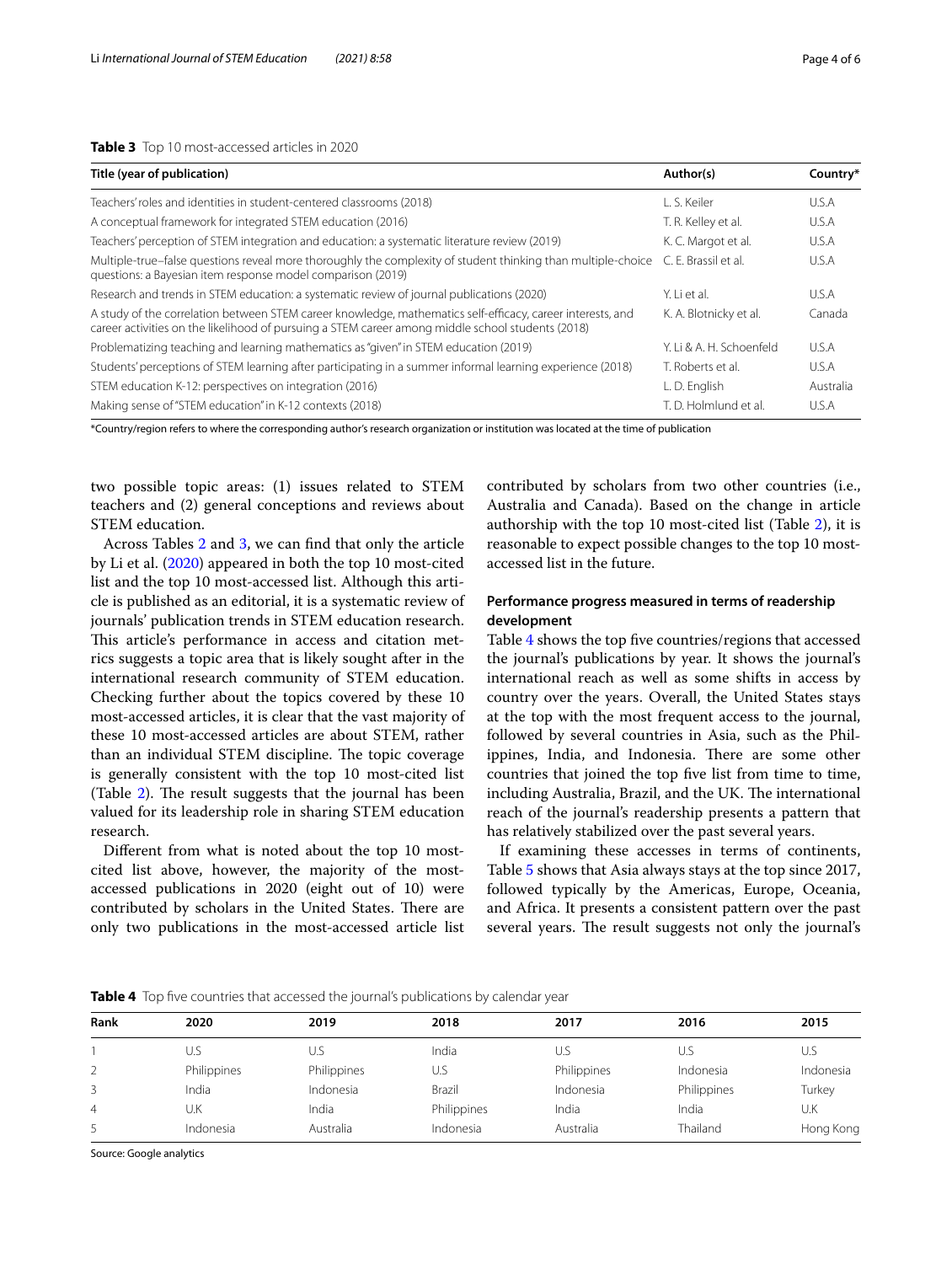| Rank | 2020     | 2019     | 2018     | 2017     | 2016     | 2015     |
|------|----------|----------|----------|----------|----------|----------|
|      | Asia     | Asia     | Asia     | Asia     | Americas | Americas |
|      | Americas | Americas | Americas | Americas | Asia     | Asia     |
| 3    | Europe   | Europe   | Europe   | Europe   | Europe   | Europe   |
| 4    | Oceania  | Oceania  | Oceania  | Africa   | Oceania  | Oceania  |
| 5    | Africa   | Africa   | Africa   | Oceania  | Africa   | Africa   |

<span id="page-4-0"></span>**Table 5** Rank of five continents that accessed the journal's publications by calendar year

Source: Google analytics

international reach, but also possible variations in the extent of STEM education research activities across different continents.

## **Building upon the journal's 7 years of development to elevate and expand the sharing of STEM education research around the world**

The seventh PC year presents another year of stellar performance for the *IJ-STEM*. The journal's on-going strong growth over the years refects the rapid development in STEM education research, as well as a recognition of the journal's emerging leadership in promoting STEM education research internationally. At the same time, we know that these journal performance measures (e.g., the number of publications, accesses, and citations) can change (up and down) from time to time after reaching a certain level. Thus, it would be more important to think about what the journal may do to promote STEM education research than to pay close attention to specifc measures in the future. Here I would like to share two aspects, by building upon the journal's leadership, to elevate and expand the sharing of STEM education research around the world.

The first aspect is about possible ways of elevating the sharing of STEM education research. As discussed in previous editorials (Li, [2020](#page-5-2); Li et al., [2020](#page-5-4)), the *IJ-STEM* has had great performance in attracting and publishing STEM education articles since the journal's inception in 2014. To further the identity formation of STEM education, it is important to promote scholarship development in identifying and studying some fundamental questions and issues in STEM education (Li, [2020\)](#page-5-2). Related research efforts and discussions may be presented as research articles, research reviews, or commentaries. The *IJ-STEM* is well positioned to welcome, support, and promote the sharing of such scholarly work. Moreover, collective eforts are also welcomed for international researchers to work together on important topics to propose and publish special issues. The *IJ-STEM* published several special issues before, which can serve as possible examples for interested scholars about the format and structure.

The second aspect is about possible ways of expanding the sharing of STEM education research internationally. If looking at the *IJ-STEM* by itself, one way of expanding the sharing of STEM education research is to increase the number of article publications. As discussed above, the *IJ-STEM* is about ready in receiving and publishing more high-quality manuscripts as the next step. At the same time, it is important to realize that every journal has its own special features and limitations. International researchers are also encouraged to check some other viable journals and publication outlets. For example, Springer has another journal (*Journal for STEM Education Research (J-STEM)*, [https://www.springer.com/](https://www.springer.com/journal/41979) [journal/41979](https://www.springer.com/journal/41979)) with more emphasis on interdisciplinary research in STEM education (Li, [2018b](#page-5-6)). Diferences between these two journals in STEM education were discussed in a previous editorial (Li, [2018a\)](#page-5-0), mainly in (1) the modes of publication (Open Access vs. subscription-based) and (2) their content foci (multidisciplinary vs. interdisciplinary). Researchers may also think about book publications in STEM education. Springer has a book series specifcally on STEM education (*Advances in STEM Education*, [https://www.springer.com/series/](https://www.springer.com/series/13546) [13546](https://www.springer.com/series/13546)). Interested researchers can learn more about the series from some recent book publications. For example, one recent published book (*Integrated Approaches to STEM Education*, Anderson & Li, [2020](#page-5-7)) has been well accessed with more than 25,000 chapter downloads in SpringerLink alone in less than 1 year. Interested researchers and readers can also fnd more information from a recent review of the book (see Wilson, [2021](#page-5-8)). In addition to Springer's publication portfolio in STEM education, a recent publication review revealed many other journals available that welcome manuscript contributions on STEM education (Li et al., [2020](#page-5-4)). International researchers are encouraged to explore diferent publication options and outlets to share scholarly work in STEM education. It is everyone's participation and contribution, together with a supportive publication environment with